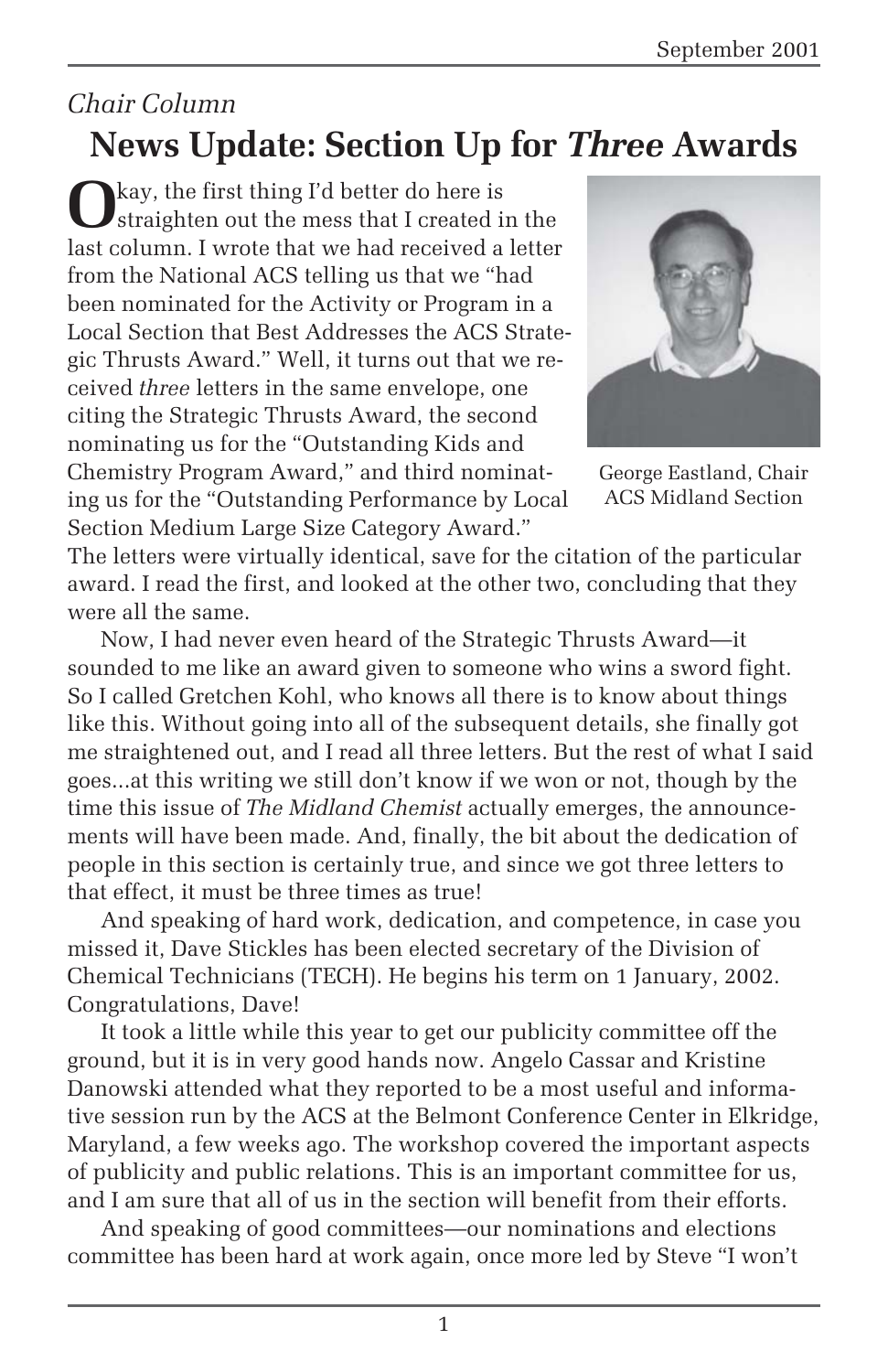take no for an answer" Keinath. The slate of candidates presented at the August board meeting comprises an outstanding group of individuals. The work of Steve and the rest of the committee is almost too good...it is going to be hard to make a choice in some of those races. But *please*, when the ballot comes out, *do* make a choice—vote. That's the way a democracy works.

There has been a break in my typing, as I had to trundle off and interview a candidate for our women's basketball coaching position, take her to lunch, and then a tour of campus. I just got back, and have received a letter from ACS giving us some information on our nomination as Outstanding Performance by Local Section Medium Large Size Category Award. Some interesting stuff.

There are three nominees—Midland Section, Indiana, and Rochester. We had 19% of our membership voting in the last election while the other two were, respectively, 1.7 and 11%. So, while 19% isn't great, it is a long way from the worst. We didn't measure up to the other two in number of section meetings. We held 6, while the other two were 10 and 18. We were the only section of the three to survey the membership. We were the only one with a long-range plan. We had 12 new activities while the other two introduced 8 and 3, respectively. We gave 7 awards to students, teachers, and members, with the other two sections logging 4 and 5, respectively. We gave 134 talks to the public this last year. The figures for the other two sections were 0 and 16. We promoted 17 activities to the media—the other two sections were 0 and 3. Aha!! I just noticed. The last three cited above were part of the "Strategic Thrusts" category. Now I've got it. I think.

Well, from my point of view, we should be a shoe-in for outstanding section. By the time that you read this, we'll know.

Scotland

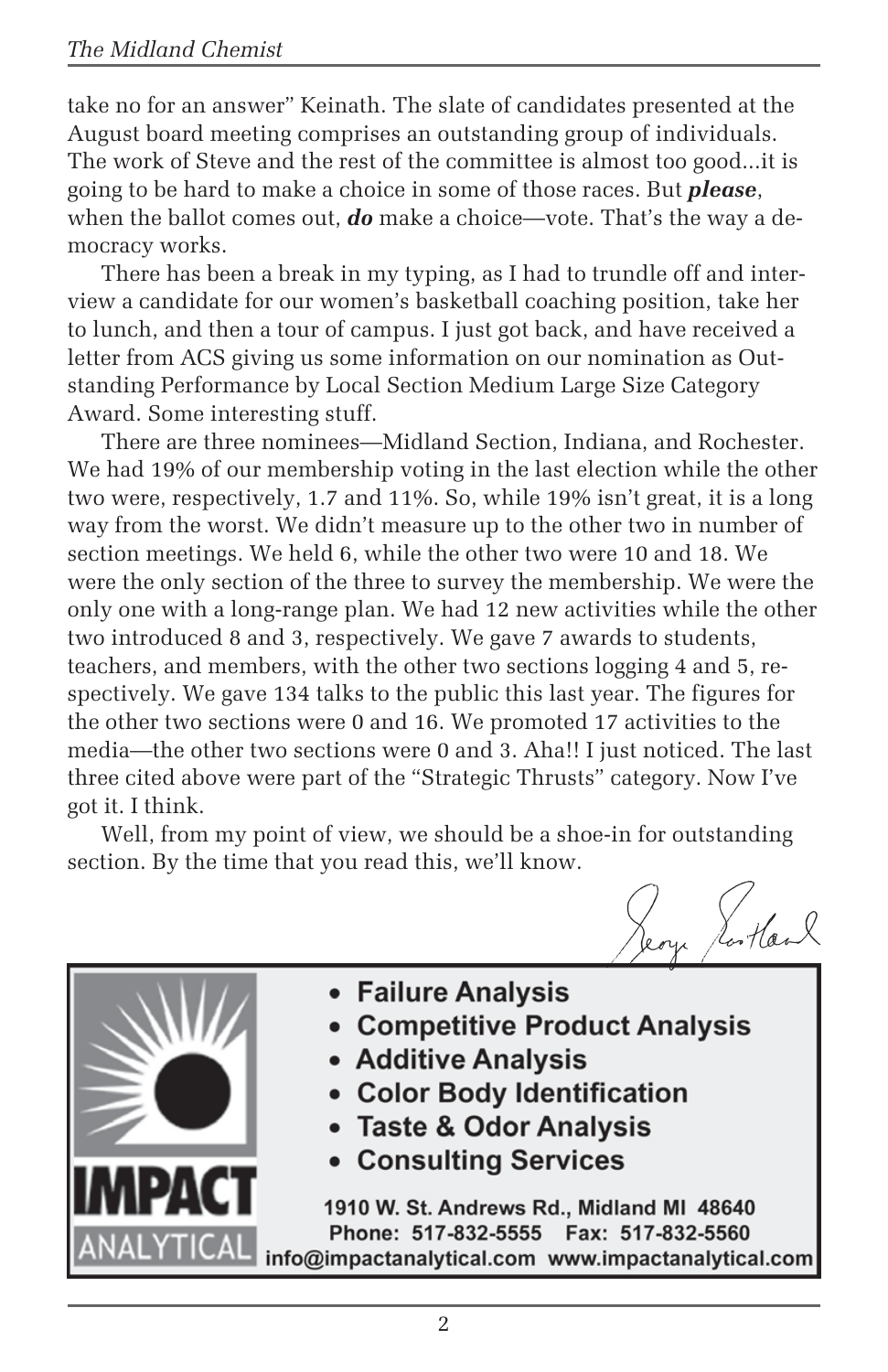## **Hall of Ideas: Many Worlds of Learning in a 'Please Touch' Atmosphere**

*By Karol Childs*

Director of the Hall of Ideas and Midland Section Board Member

The Hall of Ideas museum, located in the Midland Center for the Arts, features three levels of unique interactive exhibits and traveling science exhibitions. Visitors will be amazed by a giant skeletal replica of an American Mastodon. A voyage through the Hall of Ideas includes the opportunity to captain a Great Lakes fishing boat, set off a mine blast, ride in a combine, manipulate a larger-than-life periodic table of the elements,

test for balance, create computer music, and experience an old-time theatre. Hands-on exhibits are dedicated to discovery. The museum is wheelchair accessible, and the permanent exhibits are labeled in Braille. Science outreach programs are available to schools, civic groups, and other educational organizations. This fall we will



*The Hall of Ideas hosts traveling science exhibits as well as being home to numerous permanent exhibits. The Hall of Ideas staff participates in many community science-related activities.*

be featuring the "Contraptions A to Z Exhibit" from September 13 to November 13.

The Hall of Ideas and the American Chemical Society, Midland Section, have a long record of collaboration. In the late 1960s when the new science/art museum was being planned, some members of the Midland Section served on a community committee that was led by Alden B. Dow, architect of the Midland Center for the Arts, whose ideas, with input from the committee, formed the original Great Hall of Ideas. For many years, Midland Section members have supported the science education programs and projects of the Hall of Ideas through their ideas and participation as demonstrators and volunteers.

Our latest joint project has been the Project Science Literacy curriculum. It is a rewarding experience to collaborate in advocacy of science literacy. Many Section members participated in the April Recognition Banquet held at the Midland Center for the Arts. At that time attendees had the opportunity to experience a trip through the museum. If you did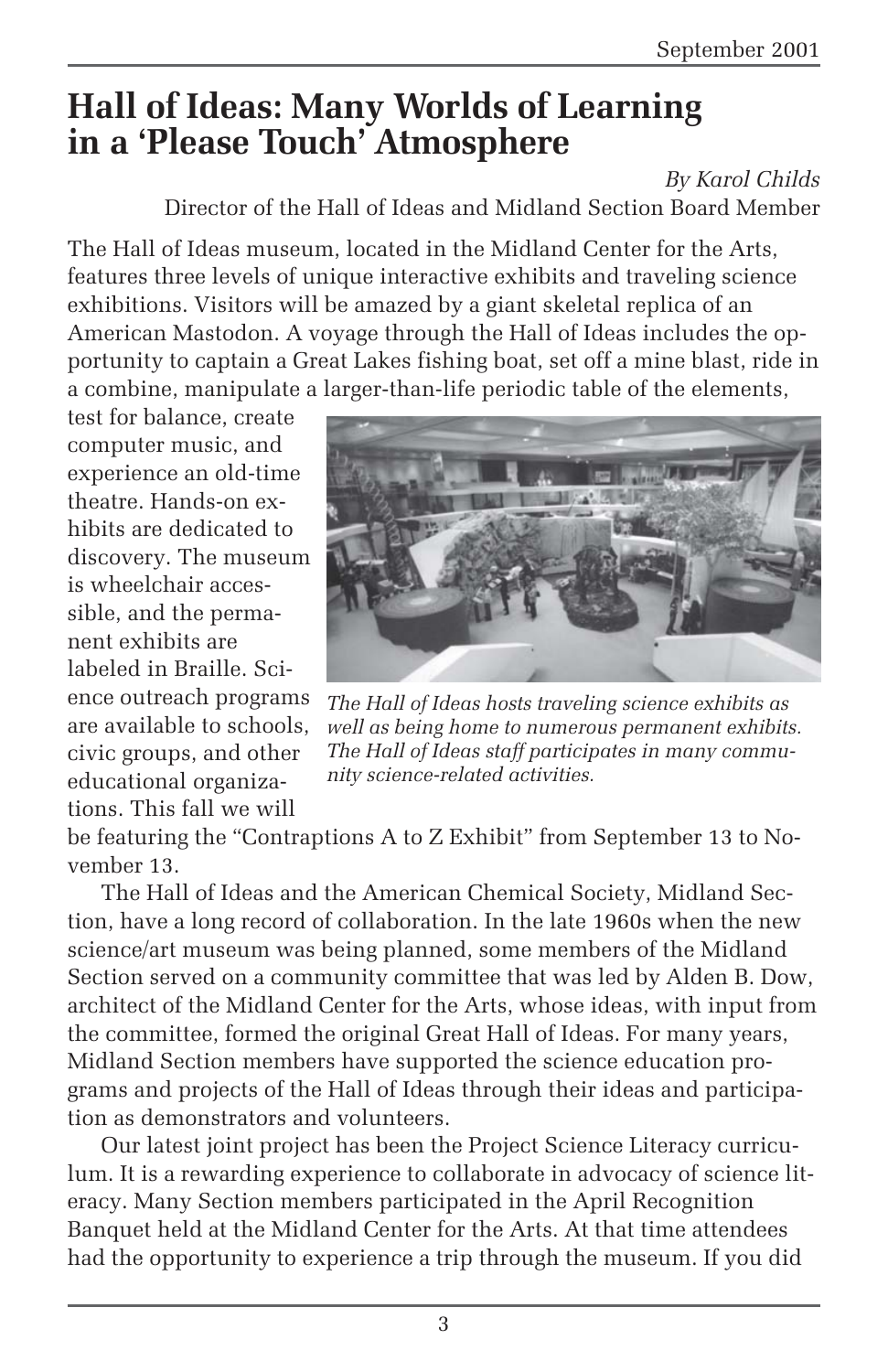not have that opportunity I invite you to come to the Hall of Ideas. It's open from 10:00 a.m. to 6:00 p.m. every day of the week—and it's *free*!

You, members of Midland Section, your friends and families, are welcome to become Hall of Ideas members, visitors, and volunteers. Membership in the Hall of Ideas brings perks such as free seats at Science Sundays and reciprocal free admission to science museums around the world.

I hope to see you at the Hall! Call the Hall of Ideas at 989-631-5931 ext.1217 for more information.

# **Career Workshop Being Planned**

#### *By Don Miller*

The Career Services and Professional Committee is contemplating setting up a session (workshop or discussion) on career transitions sometime this fall or winter if there is interest in this subject in the Section. We are thinking of mid-career people who are contemplating early retirement and starting another career, e.g., teaching, consulting, or starting a business, as well as retirees or anyone thinking of changing careers. If interested, contact Don Miller, Career Services Chair, 421 Morningside Dr., Midland, MI 48640, phone 989-832-8270, donmiller@tm.net. Please indicate if you would prefer a week night or Saturday session.

# We're responsible.

In 1988, the American Chemistry Council (ACC) launched Responsible Care® to respond to public concerns about the manufacture and use of Chemicals.

Through this initiative, Dow Corning Corporation and other ACC members and partners are committed to continually improving our responsible management of chemicals.

We're responsible because we care.





© 2001 Dow Corning Corporation. *Dow Corning* is a registered trademark<br>of Dow Corning Corporation. *Responsible Care* is a registered service mark<br>of the American Chemistry Council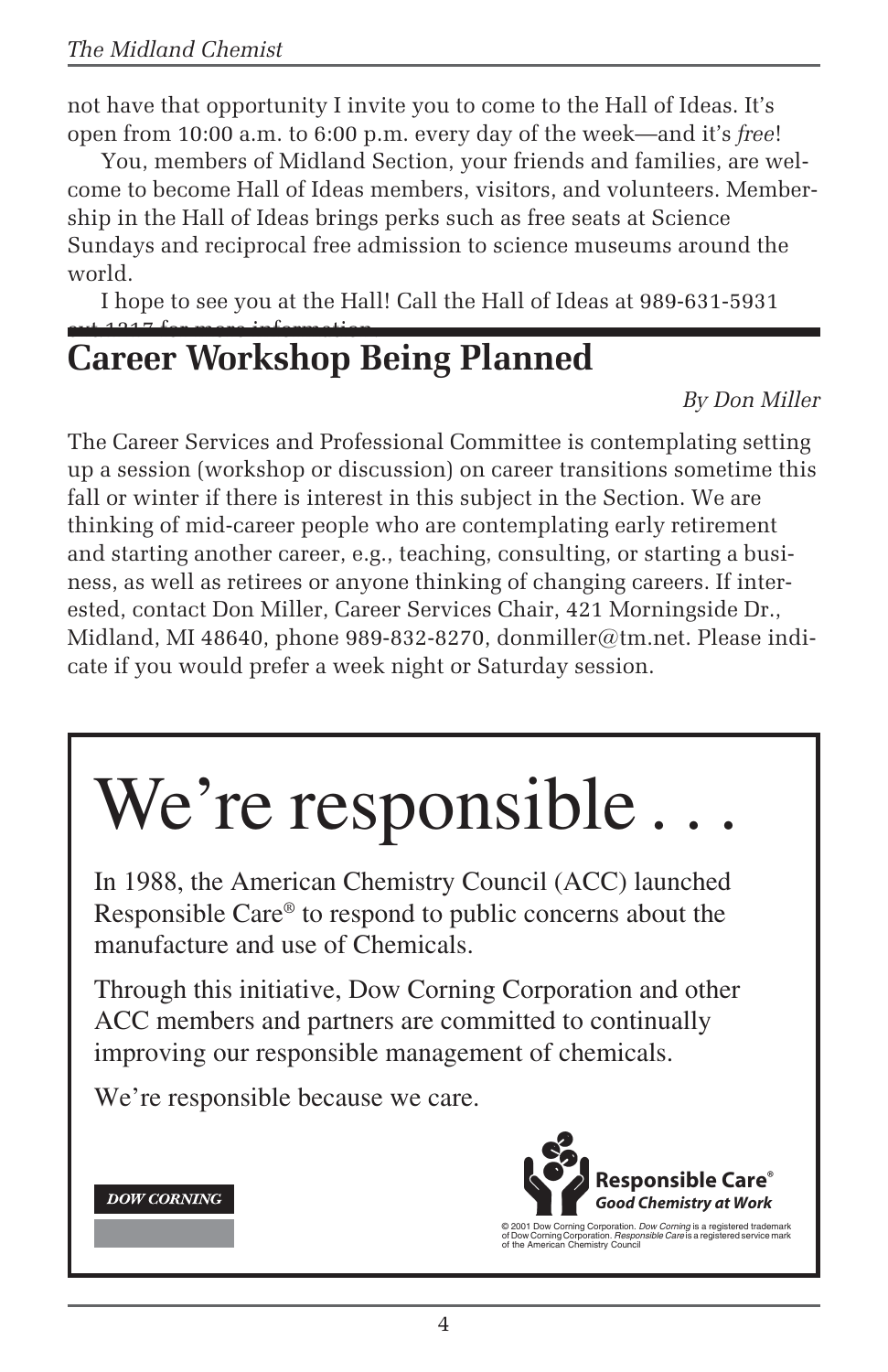### *New Chemistries* **Combinatorial Chemistry**

*By Dave Baker*

In recent years combinatorial chemistry has become a new subfield of chemistry to synthesize and screen very large numbers of compounds from small numbers of reagents. Combinatorial chemistry is not so much a new technique but a method of applying traditional methods of synthesis and analysis in new ways.

In a recent article in *Advanced Materials*, Vol. 12, No. 23, pp. 1819– 1822, Dow authors H.E. Tuinstra and C.H. Cummins describe Dow's use of combinatorial chemistry in catalyst research. The excerpt below was adapted from the introduction to their article with permission.

With roots in the discovery of peptide-based drugs, combinatorial chemistry is now an important part of the lead identification programs of most major drug and agricultural chemical companies. Through a variety of techniques, hardware, and methodologies, combinatorial chemistry offers two fundamental advantages: the ability to rapidly synthesize a diverse set of candidate materials and the ability to rapidly screen these materials for biological activity. This approach is in contrast to what had been the norm for lead discovery for the previous two to three decades—theoretical identification of a lead candidate compound by a combination of modeling and experimentation, followed by preparation of the potential lead compound and subsequent evaluation and diversification. This latter linear approach is both time and resource intensive. The combinatorial approach, on the other hand, is quite empirical and in principle says "make *every* compound, and screen them for the desired property." It is the advent of the new technology accompanying the combinatorial philosophy that has allowed this to be a reasonable proposition.

While it is, of course, impossible to screen every possible substance against a specific application, combinatorial chemistry typically allows a much more comprehensive sampling of a particular molecular structure space than has been available in the past. These advantages have been made available through the use of new rapidsynthesis and high-throughput screening techniques and the appropriate use of robotics. Additionally, as the rapid evaluation of hundreds or thousands of samples generates enormous quantities of information, data handling and analysis systems specific to combinatorial chemistry have been developed.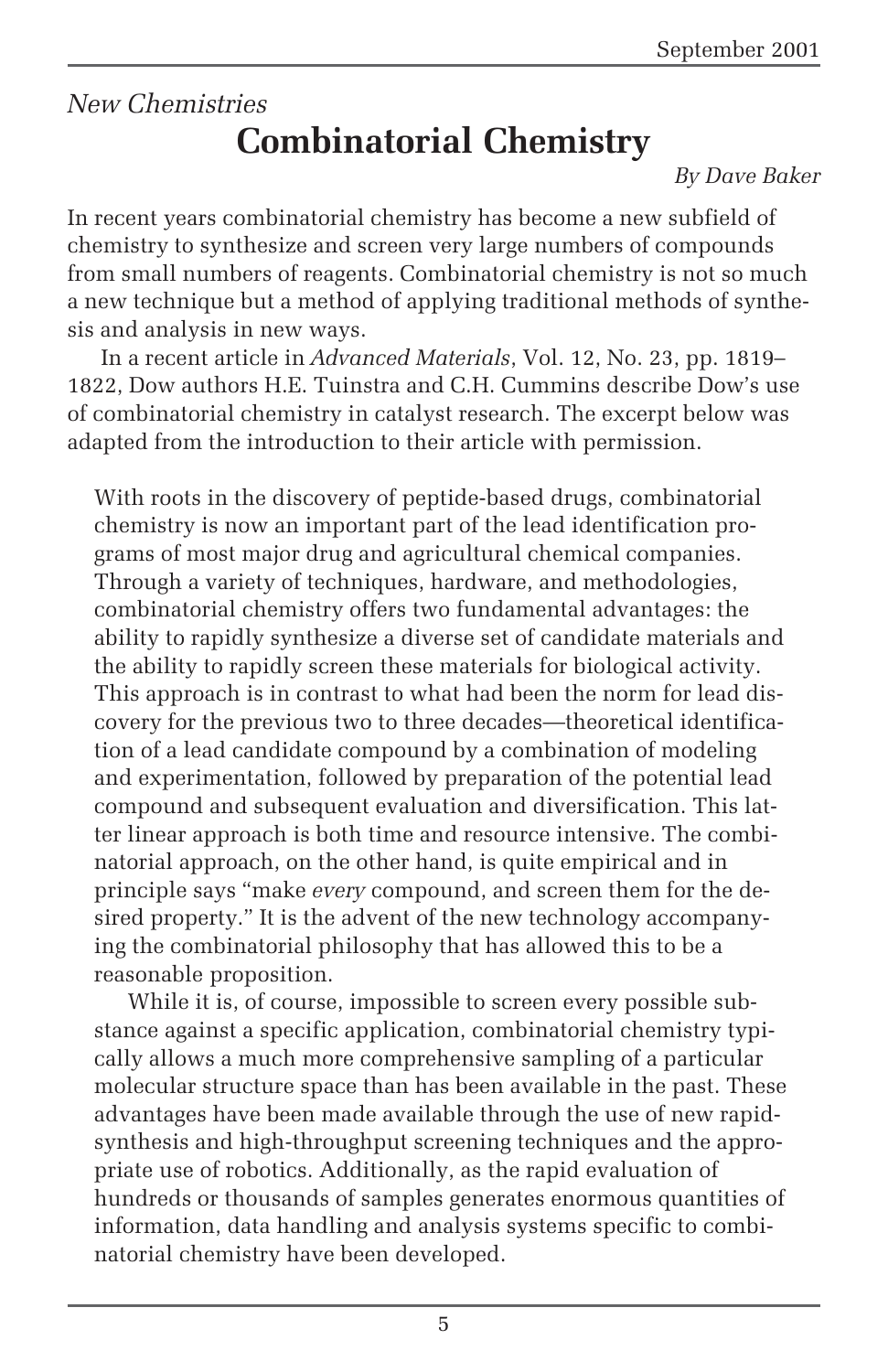The challenge for The Dow Chemical Company and for the chemical industry in general, has been to apply the methodologies and tools developed by the agricultural chemicals and pharmaceutical industries towards problems of interest to the chemical industry. Not unlike ag and pharma, a significant amount of research in the chemical industry involves screening. Researchers in the chemical industry screen for new catalysts for existing processes as well as new catalytic transformations. They screen for new materials and modification of existing materials for new applications. They screen for new product formulations for im-



 $R_{1.7}$  = H, Me, Et, *i*-Pr, *n*-Bu, Ph, 4-MePh, 4-F-Ph,  $C_6H_5$ , Naphthyl

*This titanium complex has 10,000,000 possible molecular variations based on a diversity of only ten choices for each R group. A combinatorial approach to this challenge would allow many more of these compounds to be examined than could be achieved in a linear fashion.*

proved performance. In addition to these (and other) examples of molecular diversity, they screen for process diversity (kinetics, economics, time, temperature, pressure, agitation, etc.) to improve chemical processes and materials processing.

It is important to remember that combinatorial chemistry is a tool, and as such is not likely to be of value to every research problem. In fact, its utility is limited to specific situations where the ability to screen large numbers of materials would have a positive impact on the ability to deliver technology. There is a substantial investment both in capital and resources involved in establishing a combinatorial capability, and this effort must always be weighed against the option of a simple, serial approach to compound preparation and screening. In those cases where only a small set of samples is to be screened, a combinatorial approach is probably not worth the investment. An additional consideration is whether, once in place, the combinatorial technology developed for the specific application can be leveraged against other research problems.

"Classical" combinatorial chemistry can involve conducting a number of solution-phase reactions simultaneously in well-ordered sets. Other companies and research groups have approached this using split-pool approach. These methods have been made possible because of

*Continued on page 14*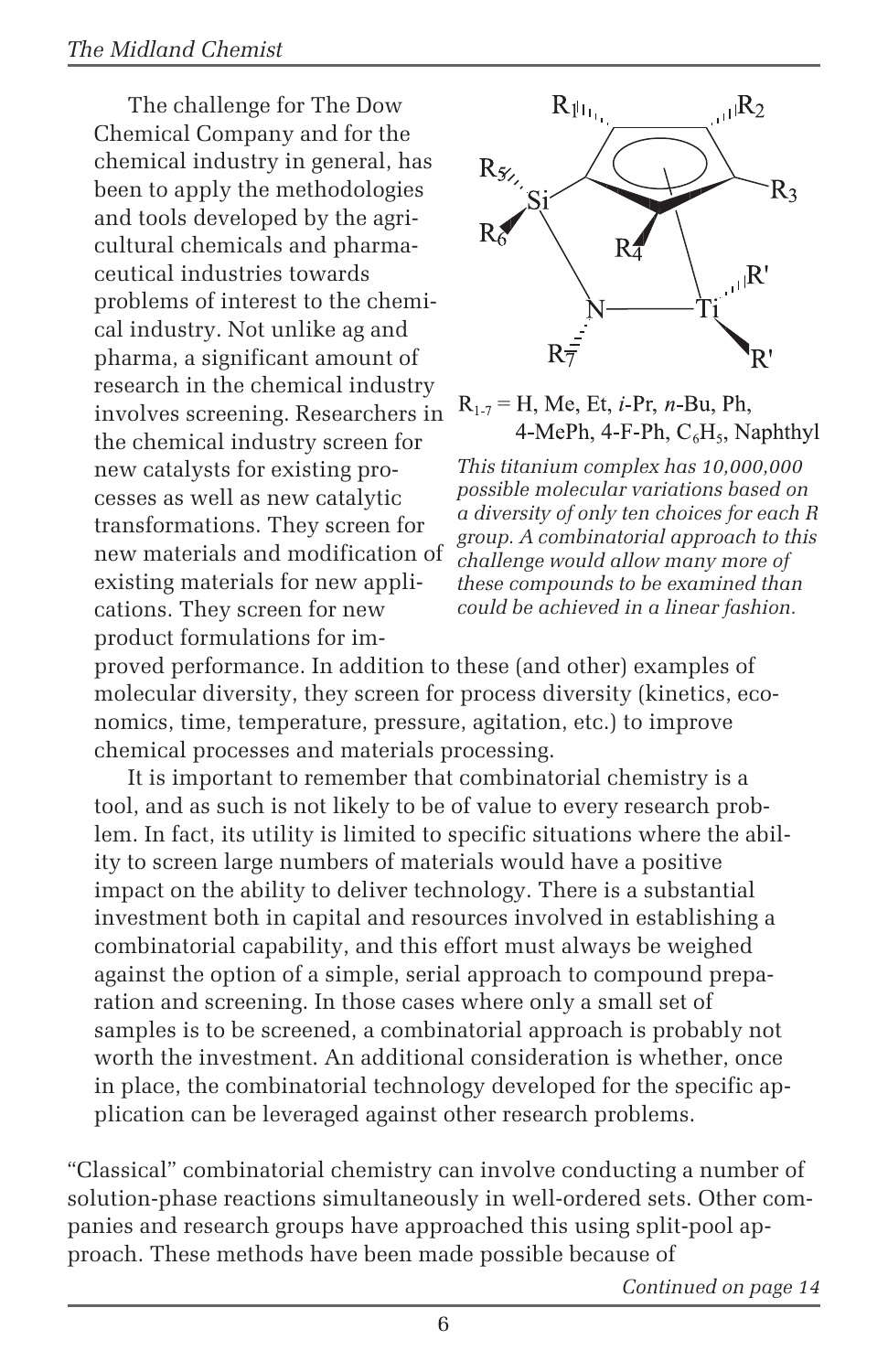# **Mentors Needed for Project SEED**

#### *By Peggy Hill*

For over 30 years Project SEED has had enormous success in introducing young people to chemically related science careers by sponsoring them to work directly with a research scientist in either an academic or industrial lab setting. This program specifically targets youths who would otherwise not have this kind of opportunity, as the Project SEED mission statement reads,

"*To assure that students from economically disadvantaged backgrounds have opportunities to experience the challenges and rewards of chemically related sciences."*

Students are supported through funds provided by the Project SEED office and the Midland Section of the ACS. They are high school students within the five-county Midland Section area who have completed a year of chemistry and are interested in working on a summer research project. Interested students submit an application and are interviewed by the

Project SEED coordinator and a prospective mentor. Students are selected based on grades, teacher recommendations, and the interview.

Students work with their mentors on a daily basis as full-time workers. Mentors select and supervise the student's research project, providing day-to-day guidance during the 8–10 week summer period.



*Laura Platt was a SEED I student last year and is currently a SEED II student at Central Michigan University. Photo by Peggy Hill*

Projects should be in a chemically related area and should enable the student to have hands-on experience working on laboratory or field work. Computer-based projects are also welcome.

Would you like to sponsor a Project SEED student next year? You could make a big difference in the life of a young person! For more information, contact Margaret Hill, Project SEED Coordinator, Department of Chemistry, Central Michigan University, Mt. Pleasant, MI 48859, 989- 774-3143, hill1mr@cmich.edu.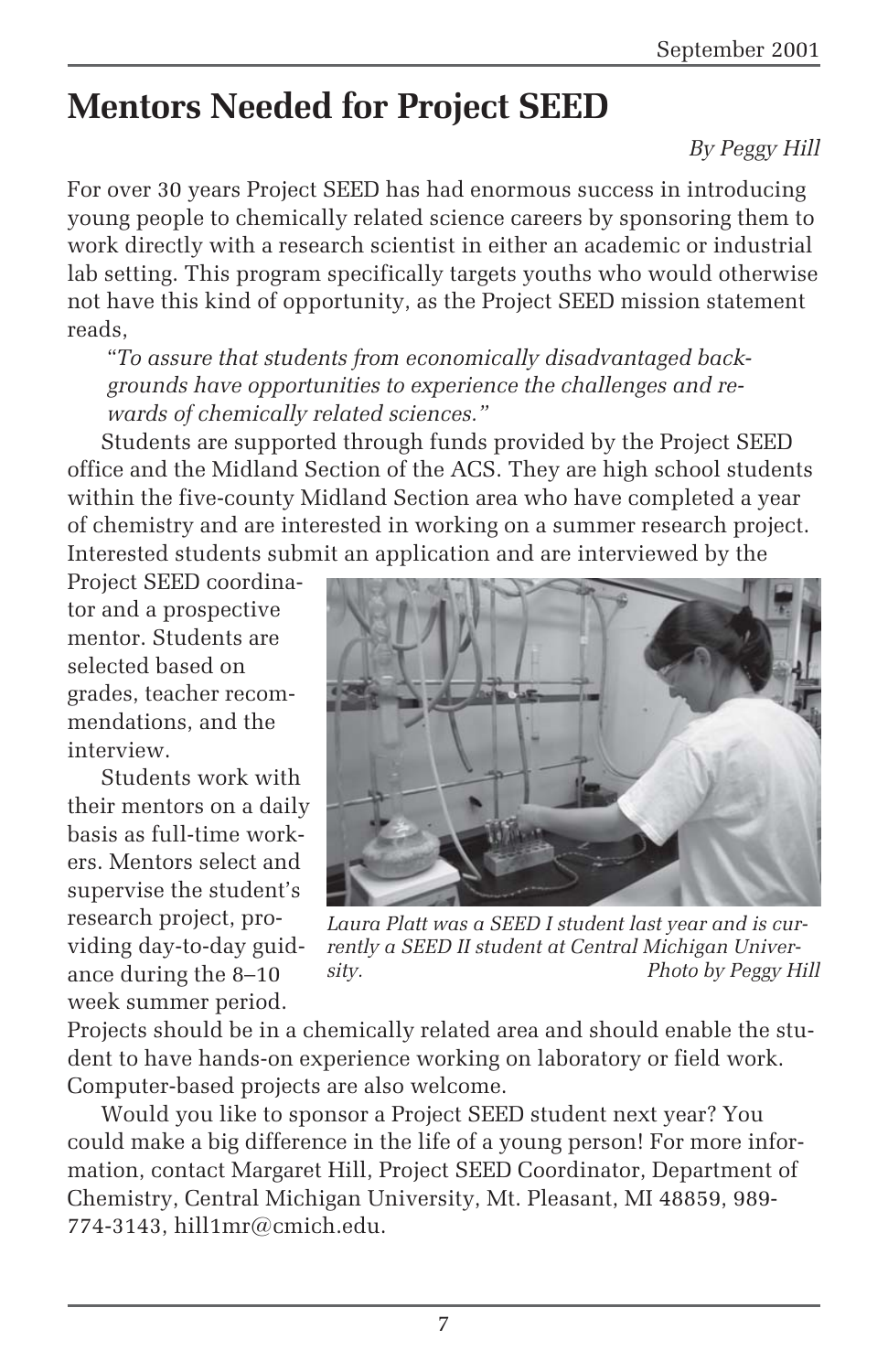# **Section Members Attend PR Workshop**

*By Angelo Cassar*

From Friday, July 20, to Sunday, July 22, Kris Danowski and I, as chairpersons of the Public Relations Committee for the Midland Section, spent a full weekend in Baltimore, Maryland, learning how to become knowl-

edgeable communicators for our Section. We attended the Elements of Communication Workshop held at the Belmont Conference Center. I had assumed that we would be in a hotel in the middle of a large metropolitan area. Instead, we discovered that the Belmont is surrounded by rolling hills, farmland, and a large herd of friendly deer.

The Belmont is actually owned by the American Chemical So-



*The ACS also owns the Dobbin House, which is used to house members attending conferences such as the Elements of Communication Workshop held in July.*

ciety. The main house was built in 1768. This old and quaint building was used in several capacities: the Belmont has rooms, which provided some of our fellow ACS members a place to sleep; a dining area with an attached kitchen, and finally a meeting room where our first meeting was held. If you were to ask me which room I enjoyed the most, it would have to be where the food was served, the dining room! I would rate the food equal to a five-star restaurant!

There were two other interesting buildings that the ACS owns which were also in use that weekend. Next to the Belmont is the 'Carriage House' conference center, where all but the first meetings were held. This is where 95% of our work took place. The second building is the Dobbin house, which is located about a quarter of a mile down the road from the Belmont. The Dobbin House was my home away from home.

At this weekend seminar, Kris and I met a number of people, both from the ACS Office of Communications and other participants from other sections around the country. I found the staff at the Office of Communications, Nancy Blount, Sharon Worthy, Marv Coyner, Ann Higgins,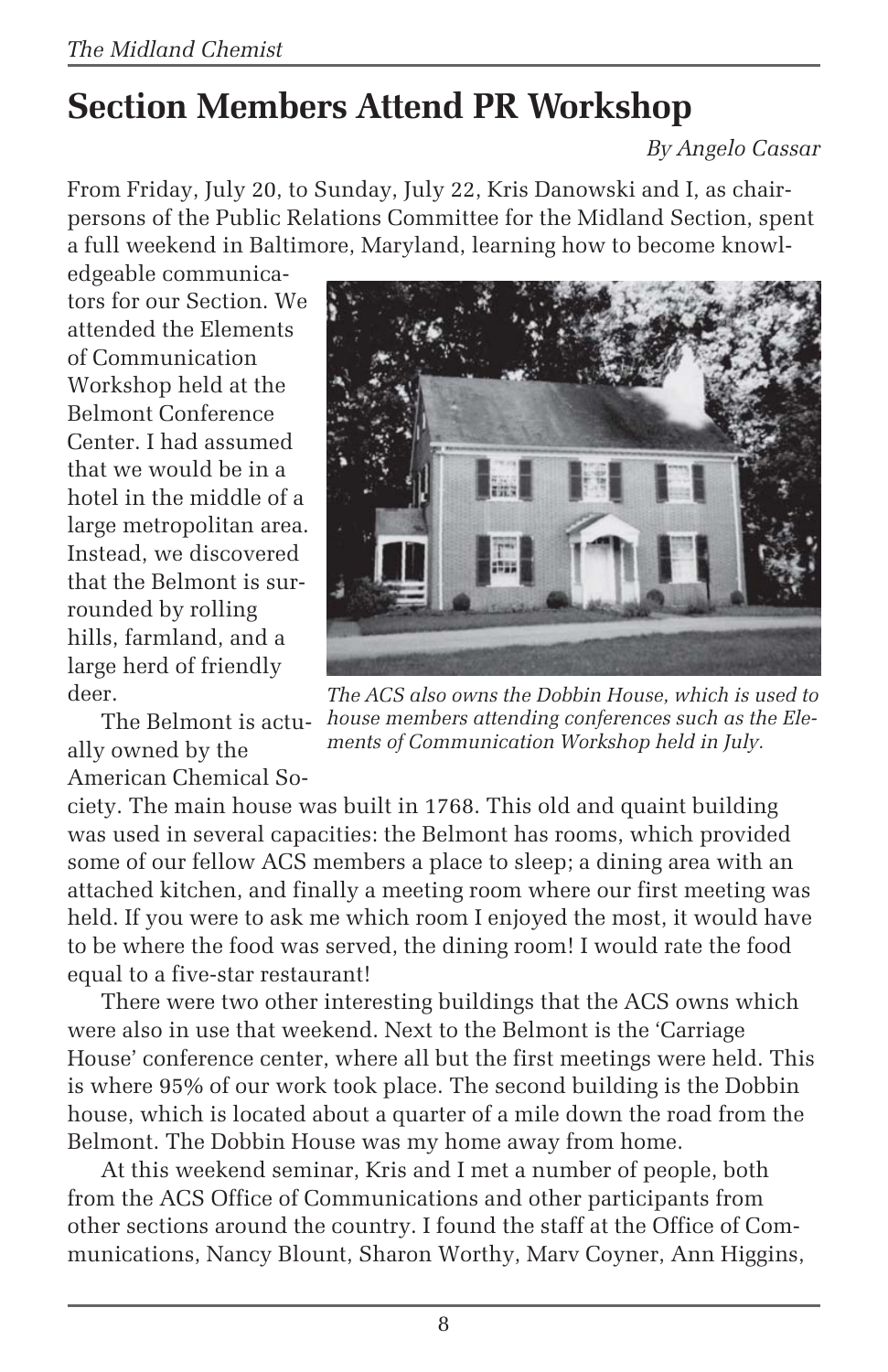and Rodney Pearson, to be very knowledgeable and willing to assist all of us in learning how to become good publicity chairpersons.

Friday evening began with introductory remarks from the staff followed by dinner and a social hour. Saturday's work began at 7:30 a.m. with a short breakfast and lasted until 9:00 p.m. A few of the subjects that were covered on Saturday include:

- Elements of the News: How They Relate to Your PR plan
- Writing for the Media, Part I & II
- Media Panel: Working With Reporters, Editors and Broadcasters. (The panel consisted of a reporter from *USA Today*, a Bureau Chief from *The Baltimore Sun* and an assignment desk manager from NEWSCHANNEL 8, in Washington, DC)
- Writing for the Media: Op-Eds and Letters to the Editor
- ACS's 125 Anniversary
- Group Discussion: Sharing Ideas
- Regional Meetings, Divisions and Local Sections Breakout Sessions
- Communicating With Impact, with Doris McMillon

The last session of "Communicating with Impact" was perhaps the highlight of the weekend. One member of the class was asked to role-play as a reporter and another was asked to role-play as a representative of a local section. The "TV reporter" did a mock interview of the ACS member. The purpose of this role-playing was to teach us how to work with the press, in the event any of us would be interviewed.

Sunday was a shorter workday, ending at noon. The topics included:

- National Chemistry Week
- News Release Review
- PR Plan Reports
- National Historic Landmarks Program, with Ann Higgins

The seminar actually concluded with a "Graduation Ceremony." The staff brought a CD player and played the music "Pomp and Circumstance" so often heard at graduations. Each member of the class was handed a certificate of completion as we received a handshake or a hug from a member of the ACS staff.

I left the Belmont realizing that we learned a great deal and at the same time had an enjoyable experience with fellow ACS members from different parts of the country. The staff at the national ACS office is commended for putting on an excellent Public Relations Workshop.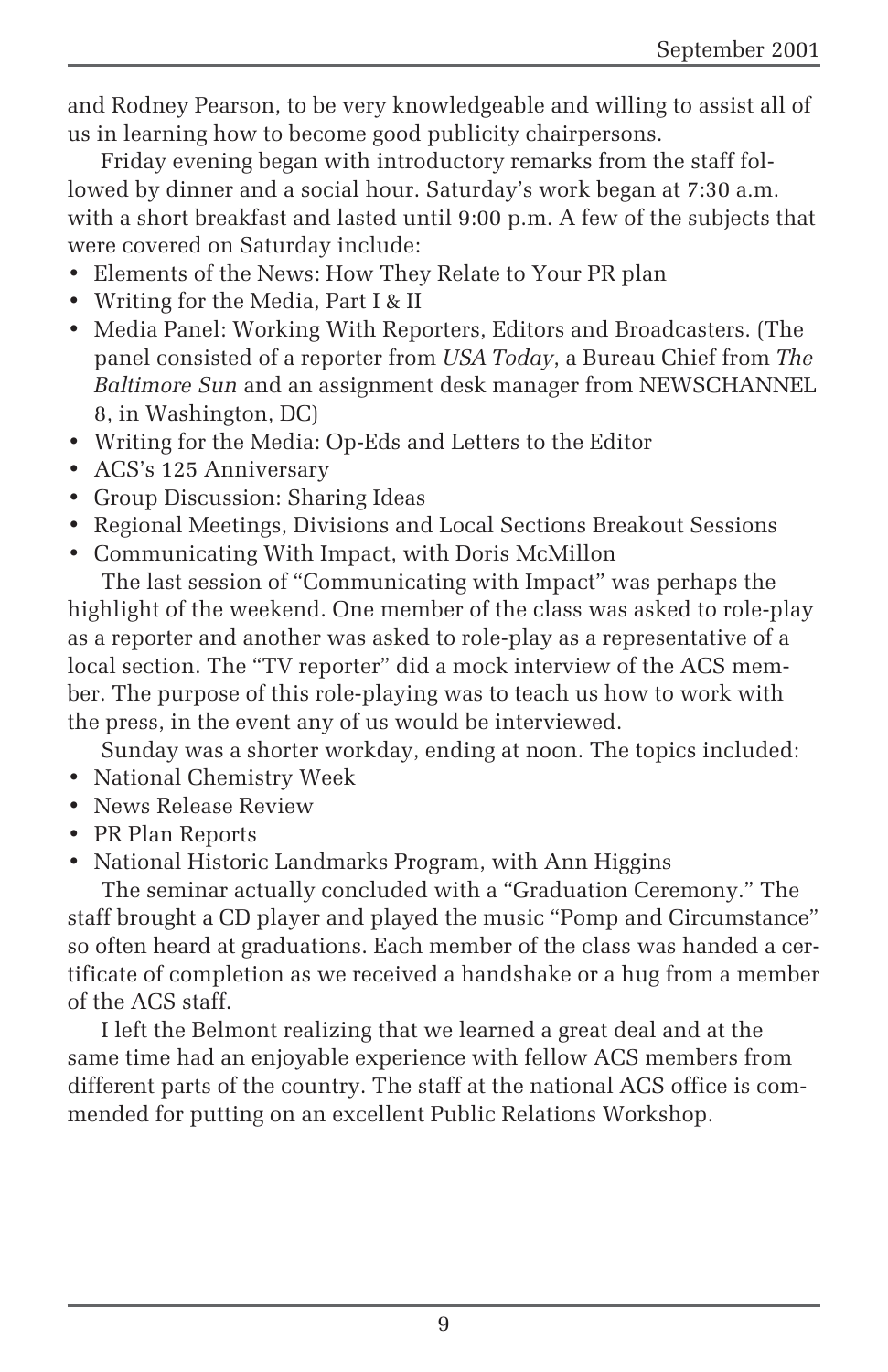# **Section Staffs Booth at Regional Meeting**

*By Chuck and Barbara Roth*

A booth featuring Project Science Literacy (Bringing Science to Life in the Classroom) was hosted by Midland Section members at the 33rd Central/Great Lakes Regional ACS Meeting. Over 700 registrants participated in this joint section meeting held at the Amway Grand Plaza Hotel in Grand Rapids on June 11– 13.

Sandy Pederson, a graphic artist and Gretchen Kohl's sister, created the attractive triptych display used at the booth. This beautiful display contained pictures, charts, and some of the awards presented to the Midland Section for the Project Science Literacy program.

Project Science Literacy is a program of the Midland Section that assists elementary and middle school teachers to better understand and feel more comfortable teaching basic science concepts to their students. The "Bringing Science to Life in the Classroom" workshops have been presented to over 1800 teachers in Michigan. A second workshop, "Clowning Around with Polymers" is now also available and being presented to many school districts.

A steady flow of attendees stopped by and showed considerable interest in the workshop content and program and were impressed when shown the numbers of school districts and teachers that have participated in these workshops since their beginning in 1995.



*Joan Sabourin helps out at the Project Science Literacy booth. Chuck Roth is at left.*



*Barb Roth prepares for another group of visitors. Midland Section representatives explained the program to ACS members from several other sections.*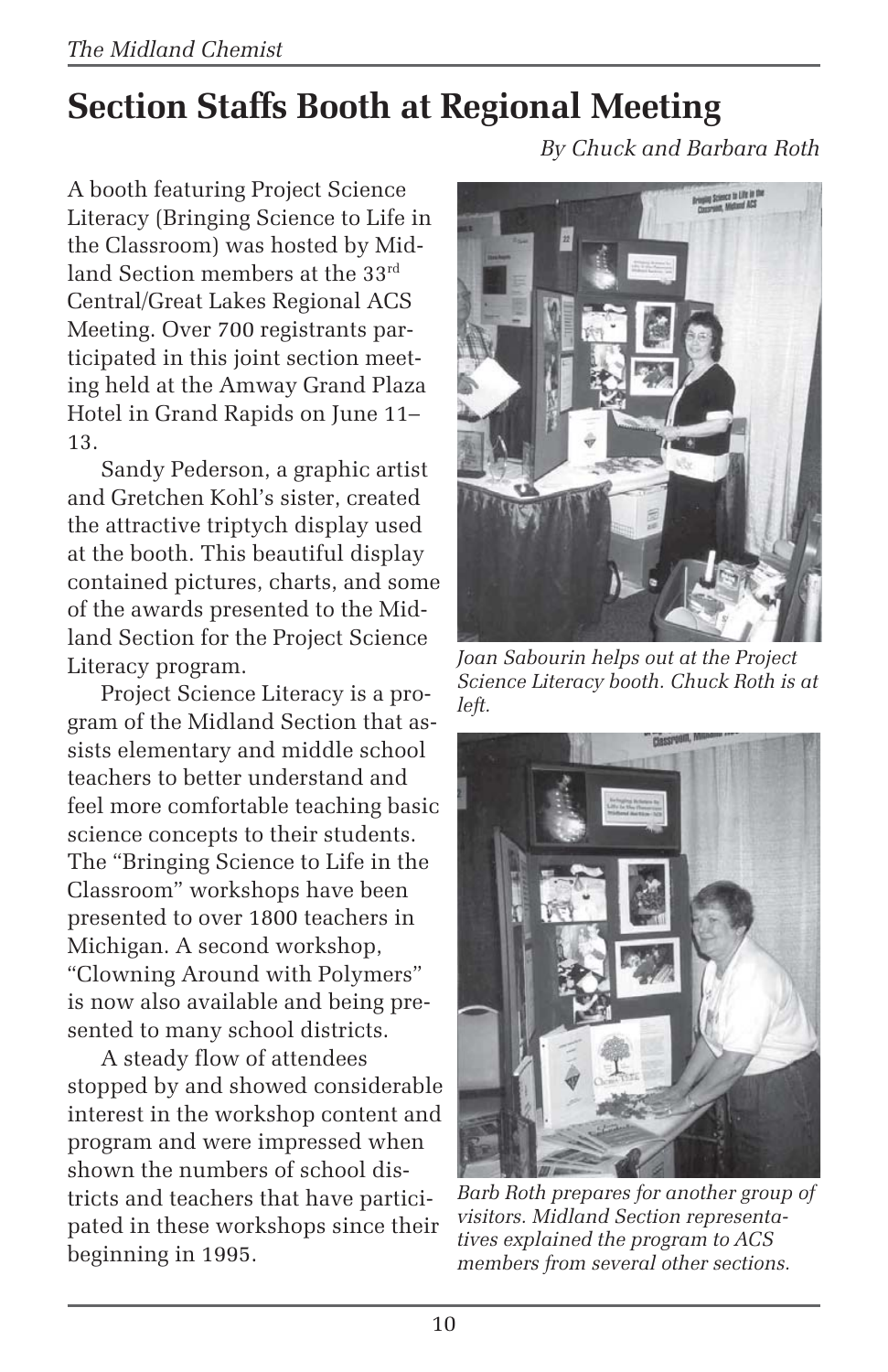Many contacts were made with ACS members who were interested in following up with their own section or with their local school district administrators to see if similar efforts could be started in their area. Midland Section representatives offered their time to work with any of these groups or organizations to further this effort. The Midland Section received very favorable comments from attendees and ACS officers over the large amount of volunteer effort that has made this project so successful. Among those praising this work of the Midland Section was ACS Board of Directors chair, Mrs. Nina McClelland, who said that she expects to see the Midland Section promote Project Science Literacy at the fall National ACS meeting in Chicago.

Any members interested in more information about these workshops or the Project Literacy activities should contact Mike Ferritto at 989-496- 3244, m.ferritto@dowcorning.com.

**Please visit the Midland Section website (membership.acs.org/M/Midl) for the latest updates on the 2001 Fall Scientific Meeting.**

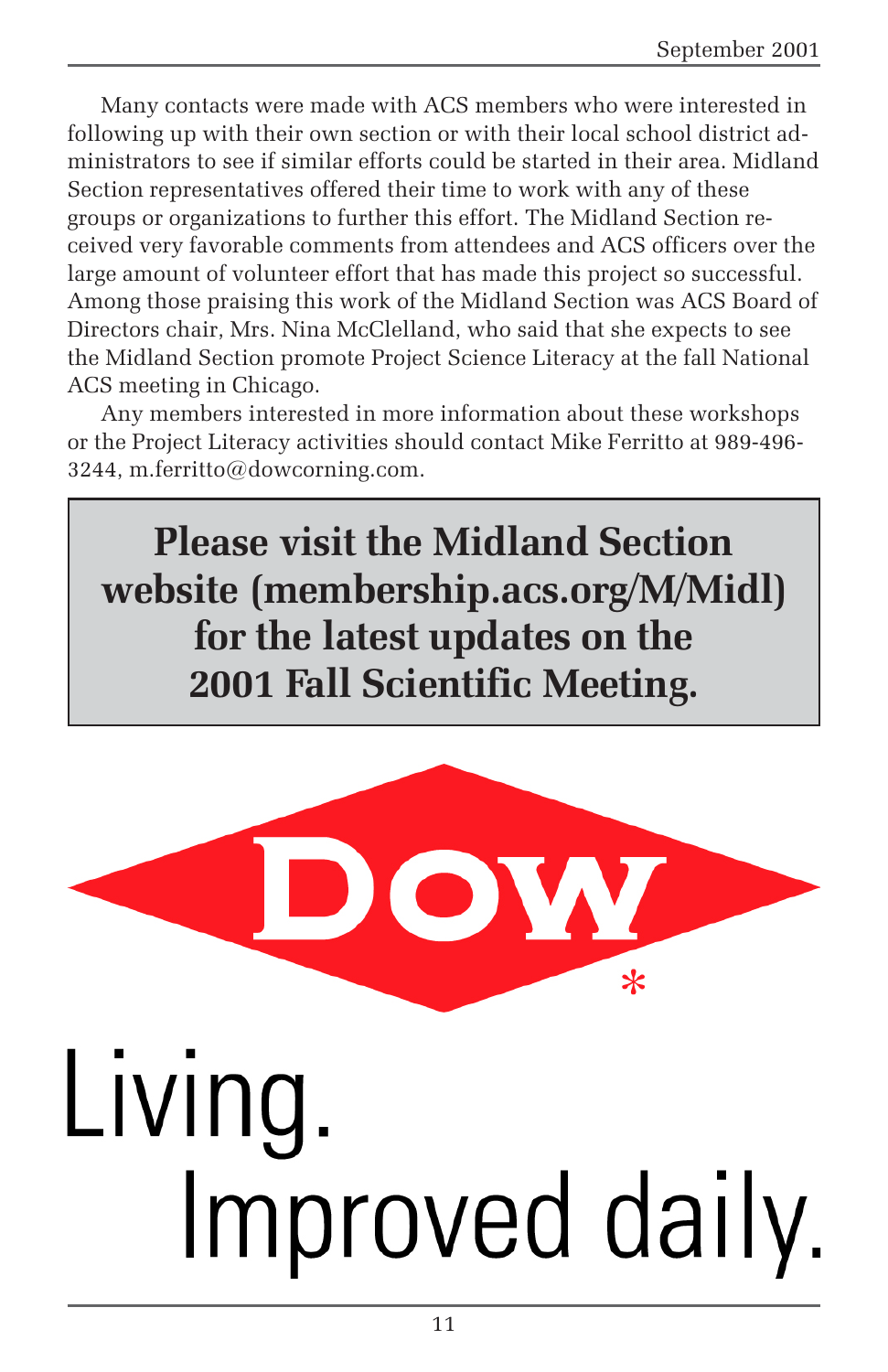#### *ACS Tour Speaker* **Dr. Wiemer Discusses 'Search for Natural Insecticides'**

*By Anton Jensen*

Monday, October 15 at 4:00 p.m. Central Michigan University Dow Science Building room 175 (reception at 3:30 p.m. in room 264)

Dr. David F. Wiemer, professor of chemistry at the University of Iowa, is the Fall 2001 ACS Tour Speaker. On October 15, Dr. Wiemer will present "A Search for Natural Insecticides." Anyone wishing to have dinner with the speaker at The Embers in Mt. Pleasant should contact Dr. Anton Jensen at anton.w.jensen@cmich.edu or 989-774-3125. Please RSVP by October 12. Dinner will begin at approximately 5:30 p.m. Meals may be ordered from the menu at your own expense.

#### **Abstract**

The leafcutter ants (Hymenoptera, Formicidae, Attini) are classed as agricultural pests throughout the tropical Americas, both because of the massive amount of leaf material that they harvest and their special fondness for agriculturally important plants. Colonies whose foraging is restricted to areas of native forest encounter a great variety of potential host plants, but while the ants are considered polyphagous, they are quite specific in their preferences for some plant species and dislike of others.

We have been investigating avoided plants for the presence of natural chemical defenses against this insect. From the leaves of unpalatable plants, we have isolated a number of compounds that function as ant repellents. Representative structures will be presented to illustrate modern techniques for determining the structures of natural products (e.g. 2-D NMR and chemical synthesis).

#### **Dr. David F. Wiemer**

Dr. Wiemer received a B.S. degree from Marquette University in 1972, before moving to the University of Illinois at Champaign-Urbana to pursue graduate study in organic chemistry. He received a Ph.D. in 1976 in synthetic organic chemistry under the direction of Nelson J. Leonard, and then continued with postdoctoral study at Cornell under the direction of Jerrold Meinwald. He joined the faculty at the University of Iowa in 1978. His honors include a National Institutes of Health postdoctoral fellowship, a fellowship from the Alfred P. Sloan Foundation, a University of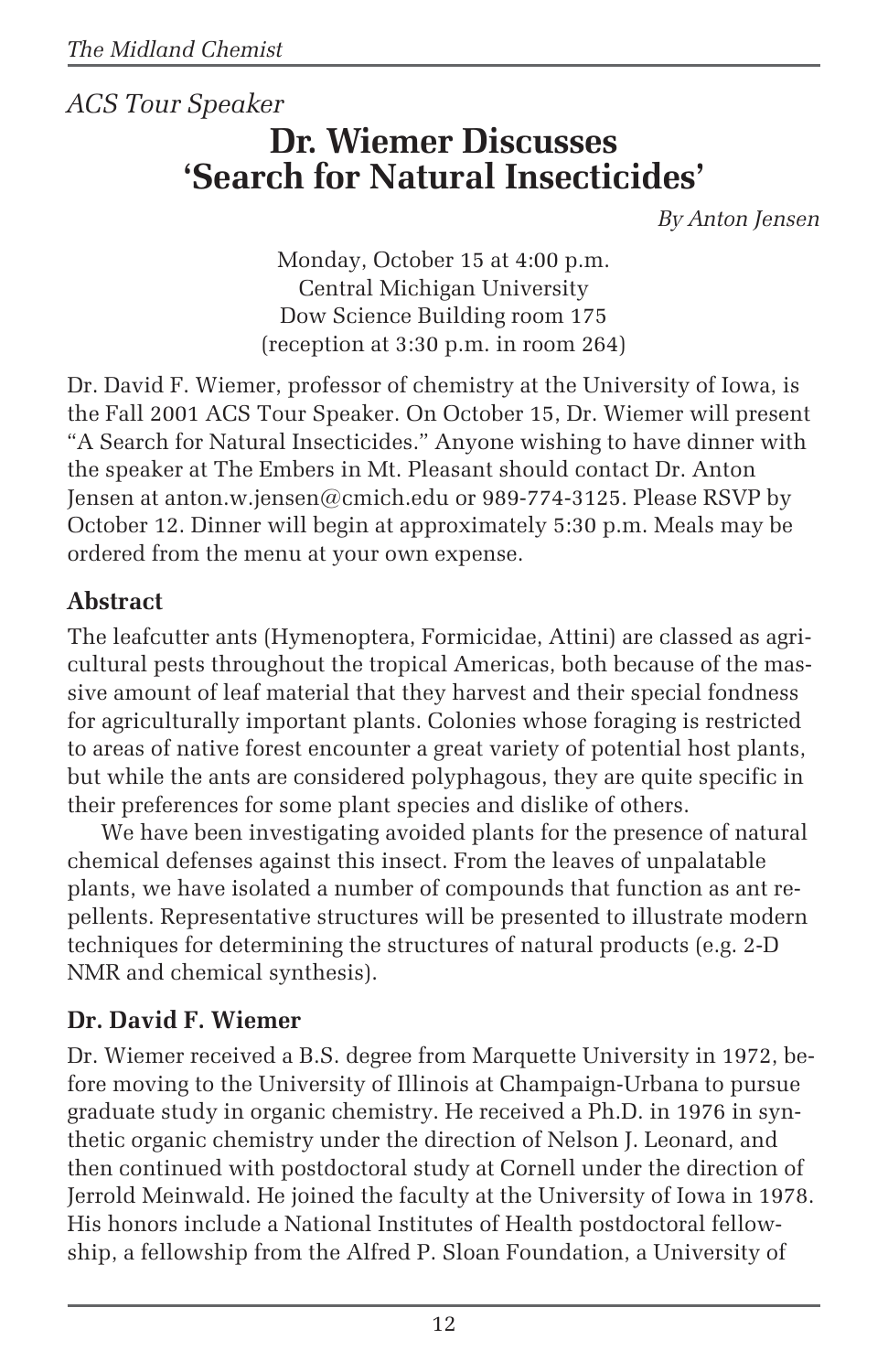Iowa Faculty Scholar Award and Collegiate Teaching Award.

Dr. Wiemer is interested in the isolation, characterization, and synthesis of biologically active natural products and the field of chemical ecology. His research projects include studies of the chemical basis of host-plant resistance to defoliation by leafcutter ants and of natural insecticides and anti-fungal agents in general.

### **ChemPuzzler is Back!**



#### **Everything is Constant**

Most of these values are considered "universal" constants. How many can you identify? Answers next month.

#### **Across**

**2.** 6.02 x 1023 **5.** 96485 C·mol-1 **7.** 6.62 x 10-34 J·s **9.** 3.141592653

**10.** 0 K (-273°C) **11.** 1.660 x 10-27 kg **12.** 6.672 x  $10^{-11}$  m<sup>3</sup>·kg<sup>-1</sup>·s<sup>-2</sup> **13.** 9.109 x 10-31 kg **14.** 1.602 x 10-19 C

#### **Down**

**1.** 5.67 x 10-8W·m-2·K-4 **3.** 8.314 J·mol-1·K-1 **4.** 1.672 x 10-27 kg

- **6.** 299792458 m·s-1
- **8.** 2.71828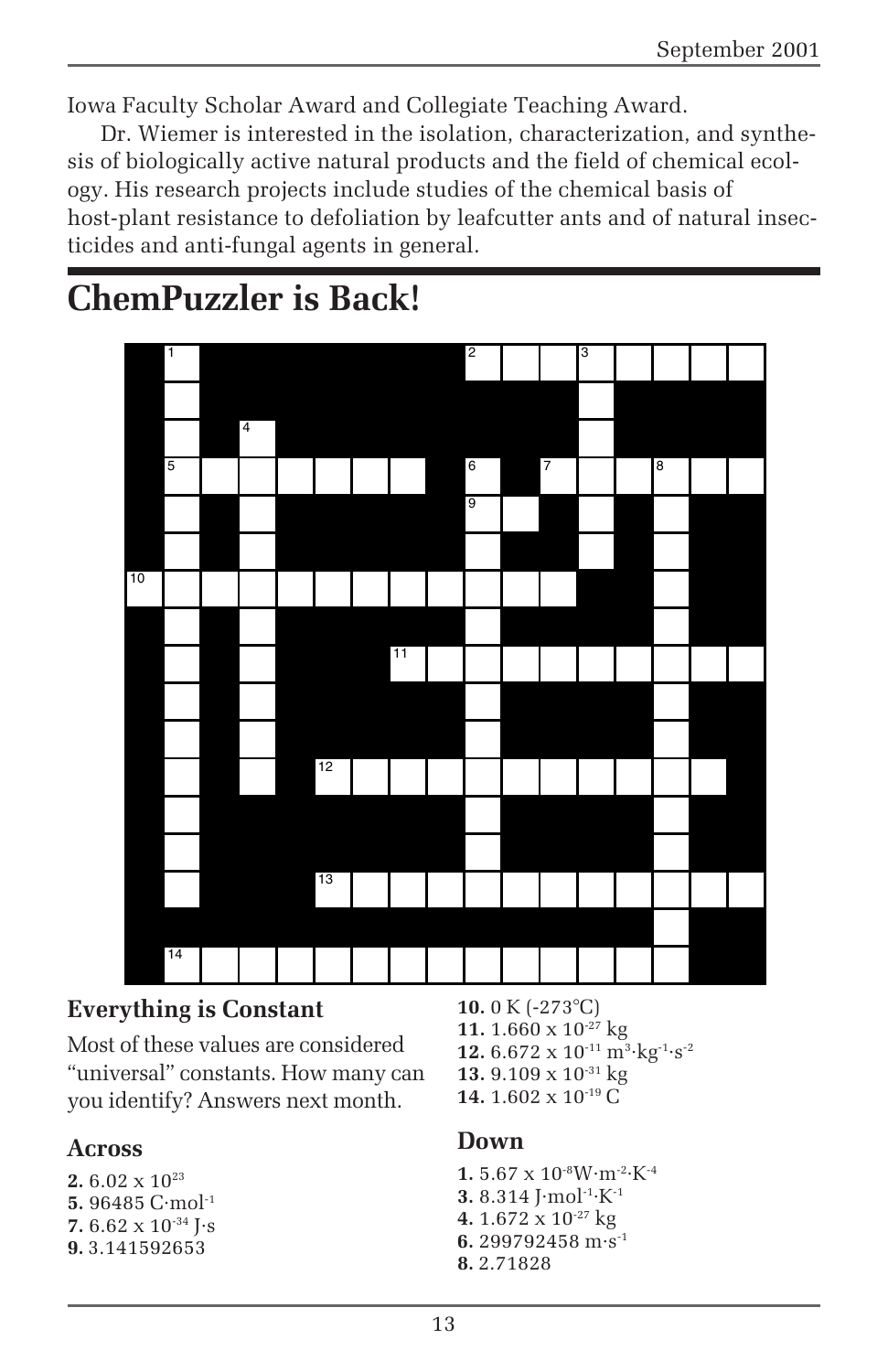## **ACS Seeks Profiles of Successful Women Chemists**

#### *By Kristine Danowski*

Next year, *Chemical and Engineering News* will run a series of articles on successful women in chemistry. One woman will be profiled each month except for March (National Women's History Month)—the feature that month will be a tribute to those pioneer women chemists who are deceased.

National ACS has asked for help identifying candidates for these articles. The president-elect of the ACS will appoint a selection committee. The theme for the articles is focused on the future by profiling women who will have an impact in the chemical sciences during the next 25 years. There are no citizenship or geographical requirements on the nominee, nor is ACS membership a requirement. Preference will be given to women age 50 or younger or within 25 years of obtaining her highest college degree.

Nominations should be for outstanding contributions related to the chemical sciences during the 1927–2002 time period. Recognition may be given for accomplishments in basic or applied research, education, public policy, or positive impact on quality of life. The list of nominees should represent the full diversity of women in chemistry. I think that this should include all disciplines and sectors of chemistry and the chemical enterprise. I would like to see a broad spectrum of nominees. Hopefully we would all be able to read this series and see someone we identify with.

#### *Combinatorial Chemistry, from page 6*

developments in chemical, software, and instrument technologies, along with improved screening and analytical techniques. Combinatorial chemistry seeks to rapidly produce large chemical libraries of potential drugs and chemical reagents.

Only last year The Dow Chemical Company entered into a new discovery and licensing agreement with Symyx Technologies Inc. based in Santa Clara, CA, to develop catalysts for the manufacture of advanced pharmaceuticals. Symyx develops and applies high-speed combinatorial technologies to the discovery of materials for life science, chemical, and electronic applications. Other Symyx partners include BASF and Bayer. One of the founders of Symyx is Dr. Peter G. Schultz, head of the Novartis Institute for Functional Genomics.

*Editor's note: This is the first of what will be an ongoing series of articles on new chemistries. Readers are invited to submit ideas or articles to The Midland Chemist for consideration.*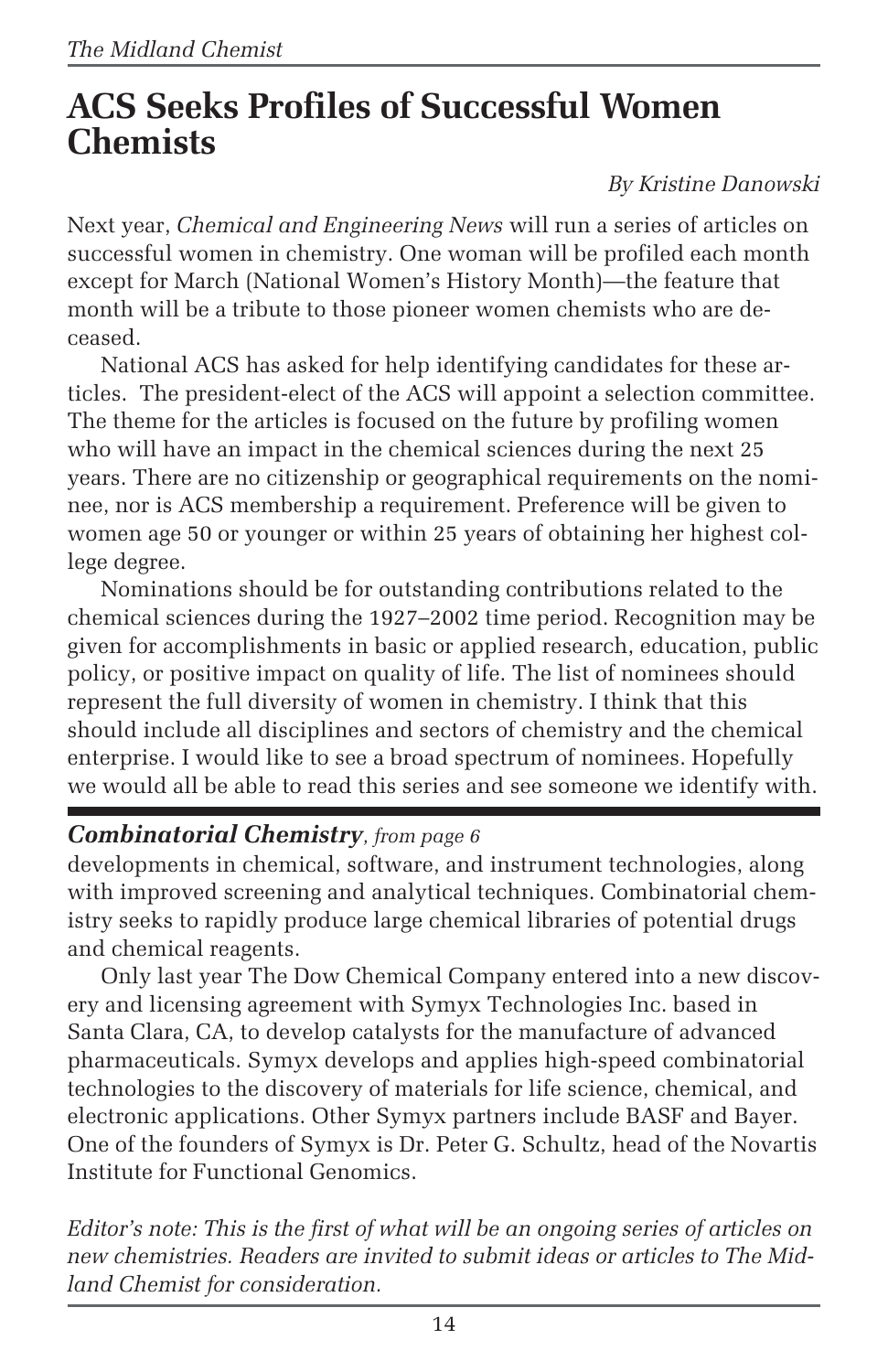I know several women who could be considered for this honor. Would you like to nominate someone?

I have included the nominations form. Please let me know if you have any suggestions for nominations (Kristine Danowski, 989-638-6912, kldanowski@dow.com). The deadline for submission is September 7, 2001. Nominations can also be sent directly to Valerie Barrett at vbarrett@sunkistgrowers.com.

#### **Nominee**

| Name                                                                                                                                                                                    |  |
|-----------------------------------------------------------------------------------------------------------------------------------------------------------------------------------------|--|
| Pioneer $\Box$ yes $\Box$ no                                                                                                                                                            |  |
|                                                                                                                                                                                         |  |
|                                                                                                                                                                                         |  |
|                                                                                                                                                                                         |  |
|                                                                                                                                                                                         |  |
|                                                                                                                                                                                         |  |
|                                                                                                                                                                                         |  |
|                                                                                                                                                                                         |  |
|                                                                                                                                                                                         |  |
|                                                                                                                                                                                         |  |
| Affiliation (academia, government, industry, nonprofit) __________                                                                                                                      |  |
|                                                                                                                                                                                         |  |
| Brief description of accomplishment(s) and include impact of the ac-<br>complishment communications of the communication of the communication of the communication of the communication |  |
|                                                                                                                                                                                         |  |
| <b>Nominator</b>                                                                                                                                                                        |  |
|                                                                                                                                                                                         |  |
|                                                                                                                                                                                         |  |
|                                                                                                                                                                                         |  |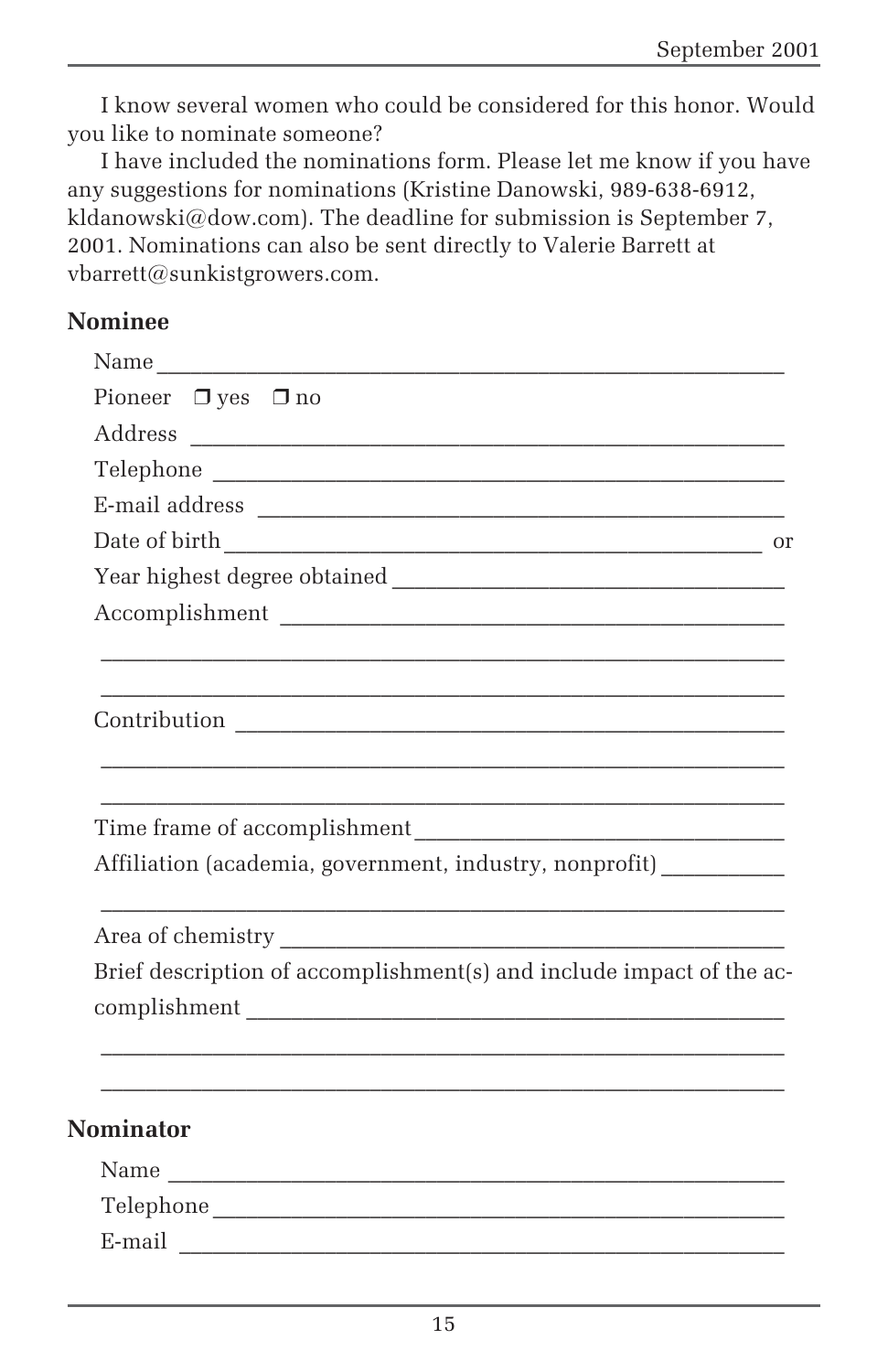# **2002 Officer Candidates Announced**

**Chair-Elect** (one to be elected for a 1-year term)

Mike Owen Bill Pike

**Secretary** (1 to be elected for a 1-year term)

Cindy Peck Wendy Flory

**Treasurer** (one to be elected for a 1-year term)

Doug Beyer Barkley Sive

#### **Chair, Nominations & Elections Committee** (one to be elected for a 1 year term)

Jennifer Ehlert Kermit Kwan

**Councilor** (one to be elected for a 3-year term)

Gretchen Kohl Marvin Tegen

**Alternate Councilor** (one to be elected for a 3-year term)

Angelo Cassar Steve Keinath

**Directors** (three to be elected for a 3-year term)

Ann Birch Wendell Dilling Estelle Lebeau Joan Sabourin Phil Squattrito Joe Ceraso

Additional nominations will be accepted from the floor or by petition at the September 10, 2001, Midland Section ACS Board meeting. Nominees should have agreed to be a candidate and serve, if elected, before floor nominations or petitions are made. If you have an additional officer candidate nomination in mind and cannot make it to the September 10 meeting, please contact Steve Keinath, Chair, Nominations & Elections Committee, at 989-832-5555, ext. 588, or via e-mail at skeinath@mmi.org. Biographical information for all of the candidates and the election ballot will be published in the October issue of *The Midland Chemist.*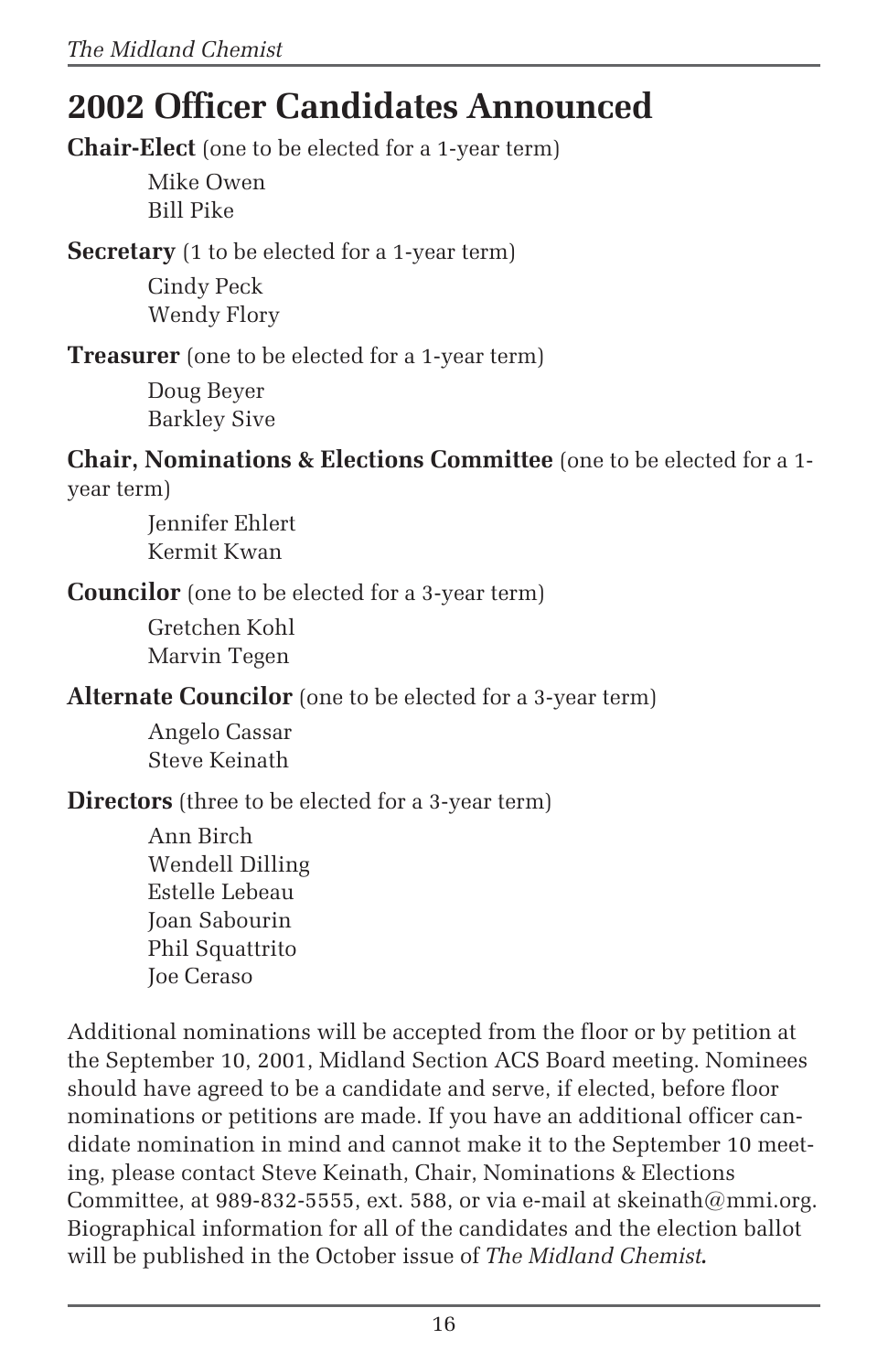### **ACS and SPE Offer Ice Cream, Popcorn, and Fun at the Fair!**

#### *By Angelo Cassar, Gretchen Kohl, and Karol Childs*

Friday, August  $17<sup>th</sup>$ , marked the second annual Family Fun Day at the Midland County Fair for local section members of the ACS and the Society of Plastics Engineers (SPE). Attendance was up this year, to 300

people. There were booths for the Midland Section ACS, SPE, and the award winners of the ACS Salutes to Excellence program. Jiggs the clown and her assistant Fluffy painted faces and made balloon animals for the kids. We also gave free coupons for pop, popcorn, cotton candy, ice cream, face painting



*Serious face painting is underway at the Family Fun Day at the Midland County Fair sponsored by Midland*  $Sections$  of ACS and SPE.

and prizes for games. It was a pleasure to see so many ACS and SPE members bring their entire families for a fun day at the fair!

The ride passes that were purchased allowed the children (and even some fun-loving adults) to enjoy the midway rides from 1 p.m. till the fair closed. For those who wished to consume more sustenance than ice cream and popcorn, we offered ACS and SPE members the opportunity of



*Karol Childs provided information on the Science Outreach Programs at the Midland Center for the Arts Hall of Ideas. Photo by Gretchen Kohl*

purchasing a prime rib dinner from the 4-H Club for 50% off the regular price. At 6 p.m. that evening, the ACS Salutes to Excellence Awards were given, which are detailed in a separate article on page 20 of this issue of *The Midland Chemist*.

One of the unusual happenings at this year's fair was the opportunity to meet Bill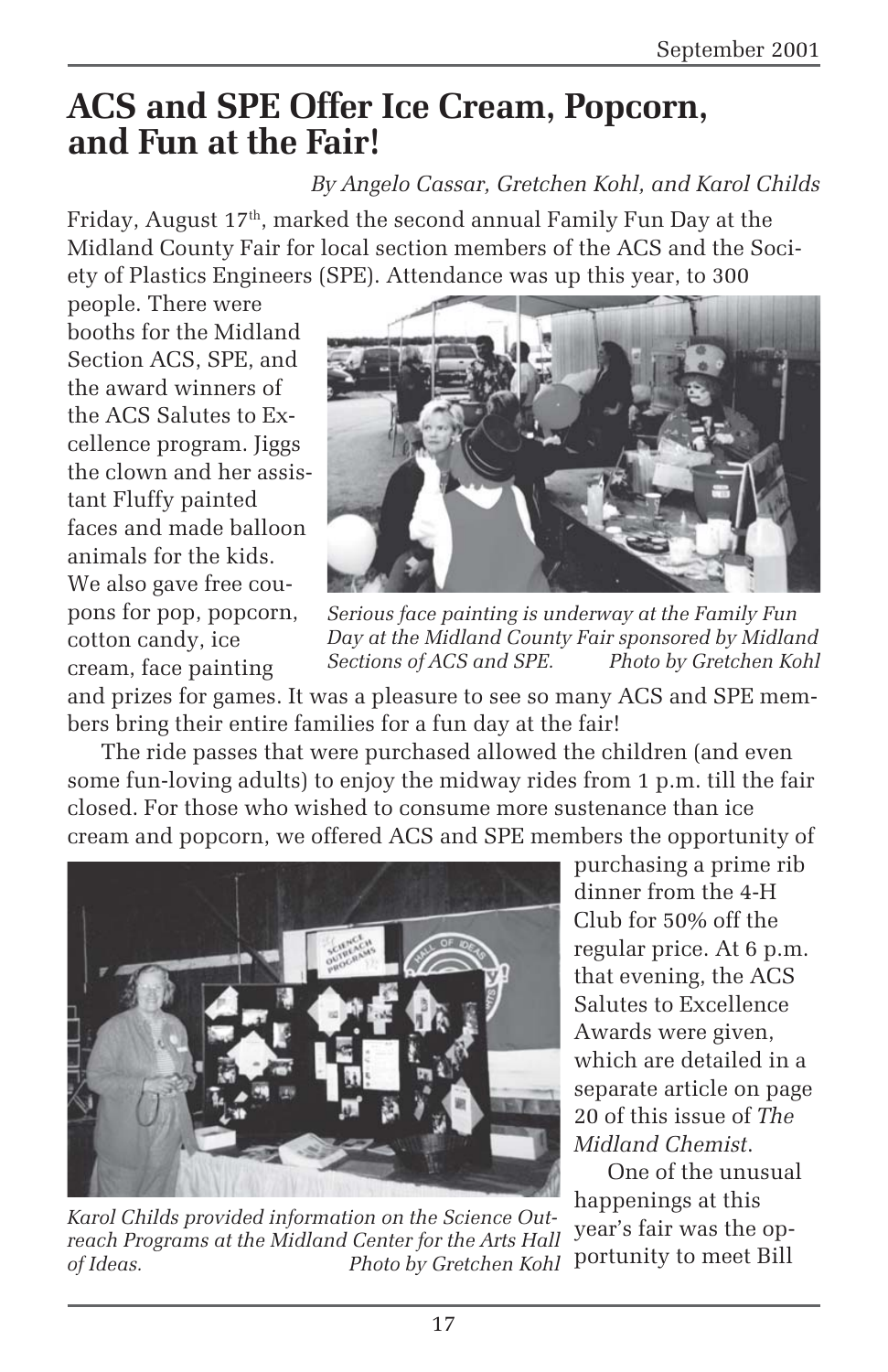

*The Michigan Soybean Promotion Committee for Soybean Products was a Salutes to Excellence award winner. Mr. and Mrs. Curtis Thayer were on hand with a display developed by the committee. Photo by Gretchen Kohl*

Carroll, one of the candidates for the office of president-elect of ACS. The second candidate for the office of president-elect, Elsa Reichmanis, was also invited to our Fun Day; but was unable to attend. She hopes to make it to Midland before the November election. Her pamphlets arrived the day after the fair, but will be displayed at our Fall Sci-

entific Meeting. Angelo had the opportunity to casually interview Bill on a range of topics that included the effectiveness of the peer review process of journal articles, advances in biochemistry, and the role of ACS as a scientific organization relative to our changing society. On the subject of

peer review, Bill felt that the peer review process was not perfect, no more than our democratic system is perfect, however, it is the best system that we have. Bill also was aware of the excellent activities of our Midland chemists and technicians. Bill pointed out that the Midland Section is known for its involvement in many very effective community activities. We thank Bill



*Saran\* PVDC resin and Saran WrapTM film have been in use for over 60 years and they're still going strong. Doug Beyer of The Dow Chemical Company manned a display of applications. Photo by Gretchen Kohl*

for battling the weather and the flight schedules between here and Dallas to join us at the picnic.

Our thanks to the fair volunteers whose hard work and planning made this year's fair an enjoyable experience for many Midland Section families. We hope to continue this tradition of a picnic at the fair for the fami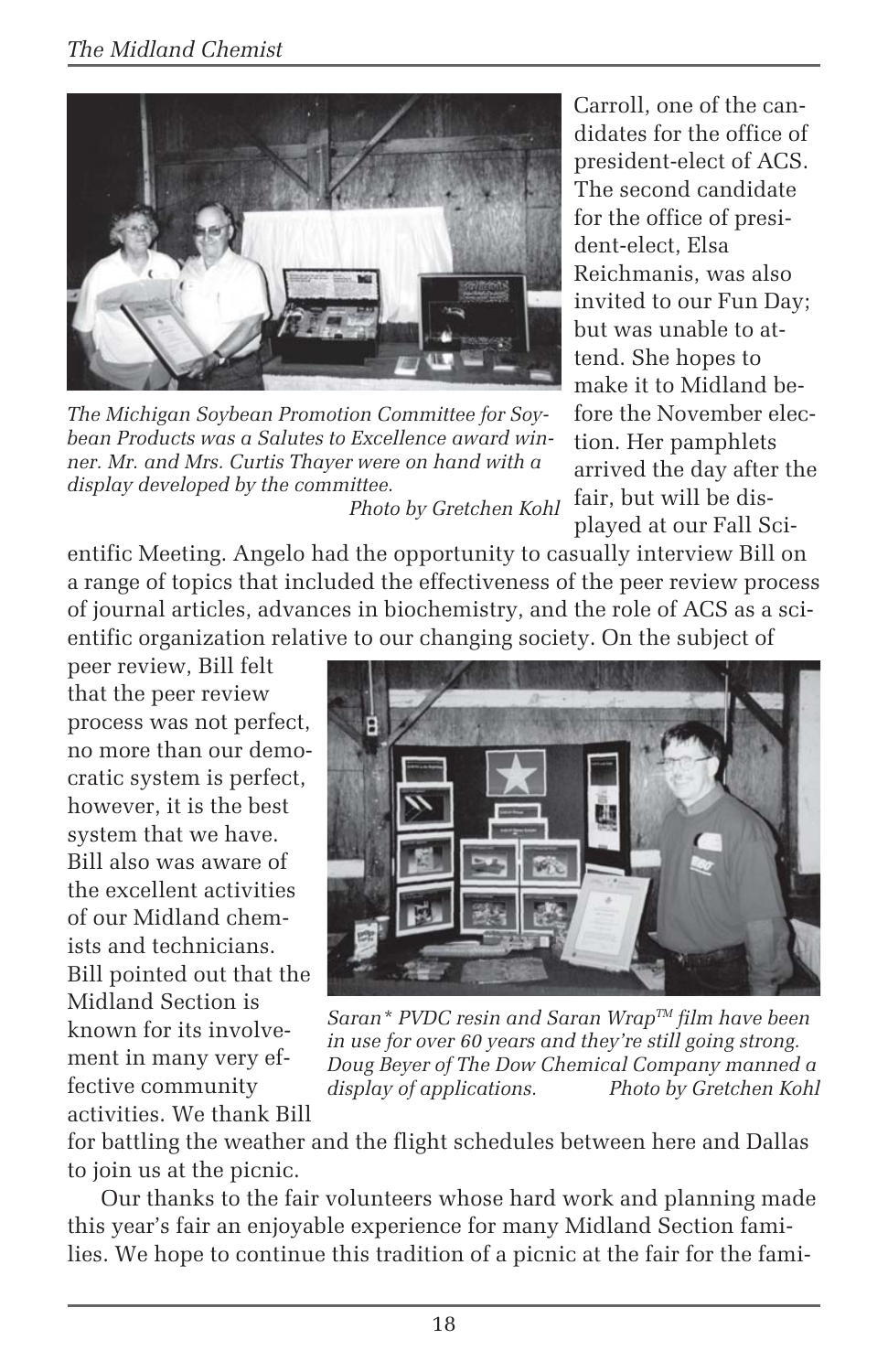lies of ACS and SPE members next year. Fair volunteers included: Karol Childs Bill Childs Kendra Titus Gretchen Kohl Angelo Cassar Margo McIvor Harry Fowler Mike Ferritto Joan McMahon Paul Popa Joe Powers Marv Tegen Ronda Grosse Karen Moore Janet Smith Dana Saxton Peter Qian Csilla Kollar Wendell Dilling

### **New H.S. Chemistry Text Emphasizes Societal Issues**

*Chemistry in the Community (ChemCom)* is a high school chemistry textbook for college-bound students. The book is organized around societal issues involving chemistry. Students learn more organic and biochemistry than in traditional courses, as well as some environmental and industrial chemistry. The course is about 50% laboratory-based, and features decision-making activities which give students practice in applying their chemistry knowledge in decision-making situations. This course clearly addresses the fundamental concepts and principles found in the *National Science Education Standards*.

The seven units of study in *Chemistry (ChemCom)* cover the topics of :

- Water
- Resources
- Petroleum
- Air
- Industry
- Nuclear Issues
- Food

The Fourth Edition, soon to be available from W.H. Freeman and Company, will contain new and exciting additions and updates.

| edilech<br>. Technical writing<br>• Editing<br>· Technical graphics<br>· Electronic pub-<br>lishing<br>• Training | Struggling with a crucial con-<br>ference paper, presentation,<br>thesis, or report? Need a<br>manual for new equipment, a<br>computer program, or a work<br>process?<br>Editech is a full-service<br>technical communication firm<br>that specializes in chemistry-<br>related documentation. Contact |
|-------------------------------------------------------------------------------------------------------------------|--------------------------------------------------------------------------------------------------------------------------------------------------------------------------------------------------------------------------------------------------------------------------------------------------------|
| · Consulting                                                                                                      | us today!                                                                                                                                                                                                                                                                                              |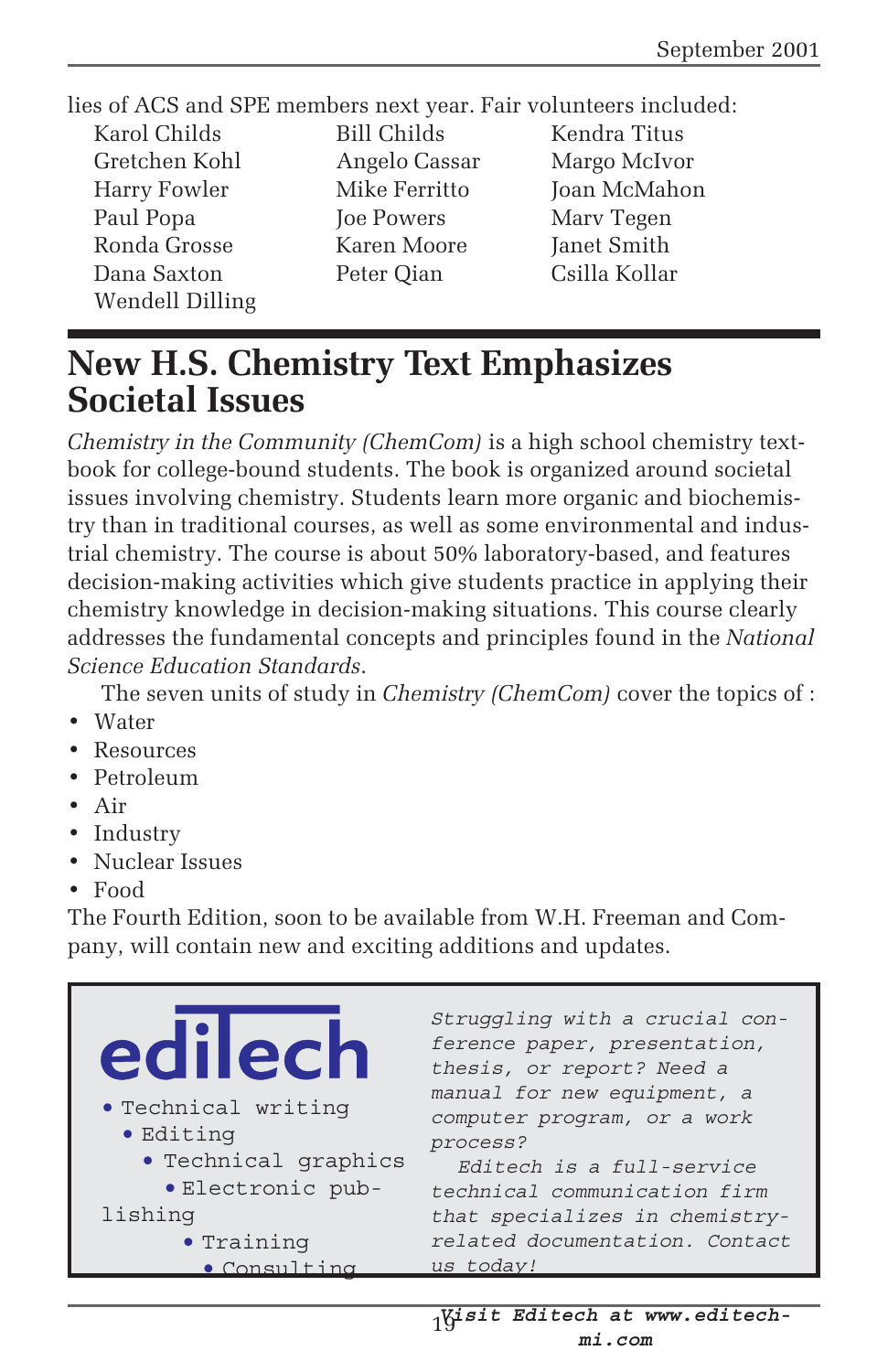### **Salutes to Excellence Recognizes Products of Chemistry**

#### *By Karol Childs and Gretchen Kohl*

As part of the 125<sup>th</sup> anniversary theme for ACS this year, the Midland Section recognized Products of Chemistry of the Past, Present, and Future in the Salutes to Excellence program at the Family Fun Day on August 17<sup>th</sup> at the Midland County Fair. Gretchen Kohl introduced Wendell Dilling, past Midland Section chair, who presented the awards.

Doug Beyer of The Dow Chemical Company, accepted the Salute to Excellence for a Product of the Past for Saran\* PVDC resin and Saran  $W$ rap $^{TM}$  film. Although Saran was invented in 1939 and is a milestone of the plastics industry, new applications are being developed for present and future use. A display of this versatile product was visited by fairgoers.

Diazem Corporation has developed a unique product based on siliconized hyperbranched polymer bonded onto a porous silica substrate. It



*The Salutes to Excellence for Products of Chemistry were presented at the ACS/SPE Family Fun Day at the Midland County Fair. Shown in this photo are Curtis Thayer, Product of the Future; Doug Beyer, Product of the Past; Wendell Dilling, past-chair Midland Section; Gretchen Kohl, councilor Midland Section; Adrienne Witt, Product of the Present. Photo by Connie Murphy*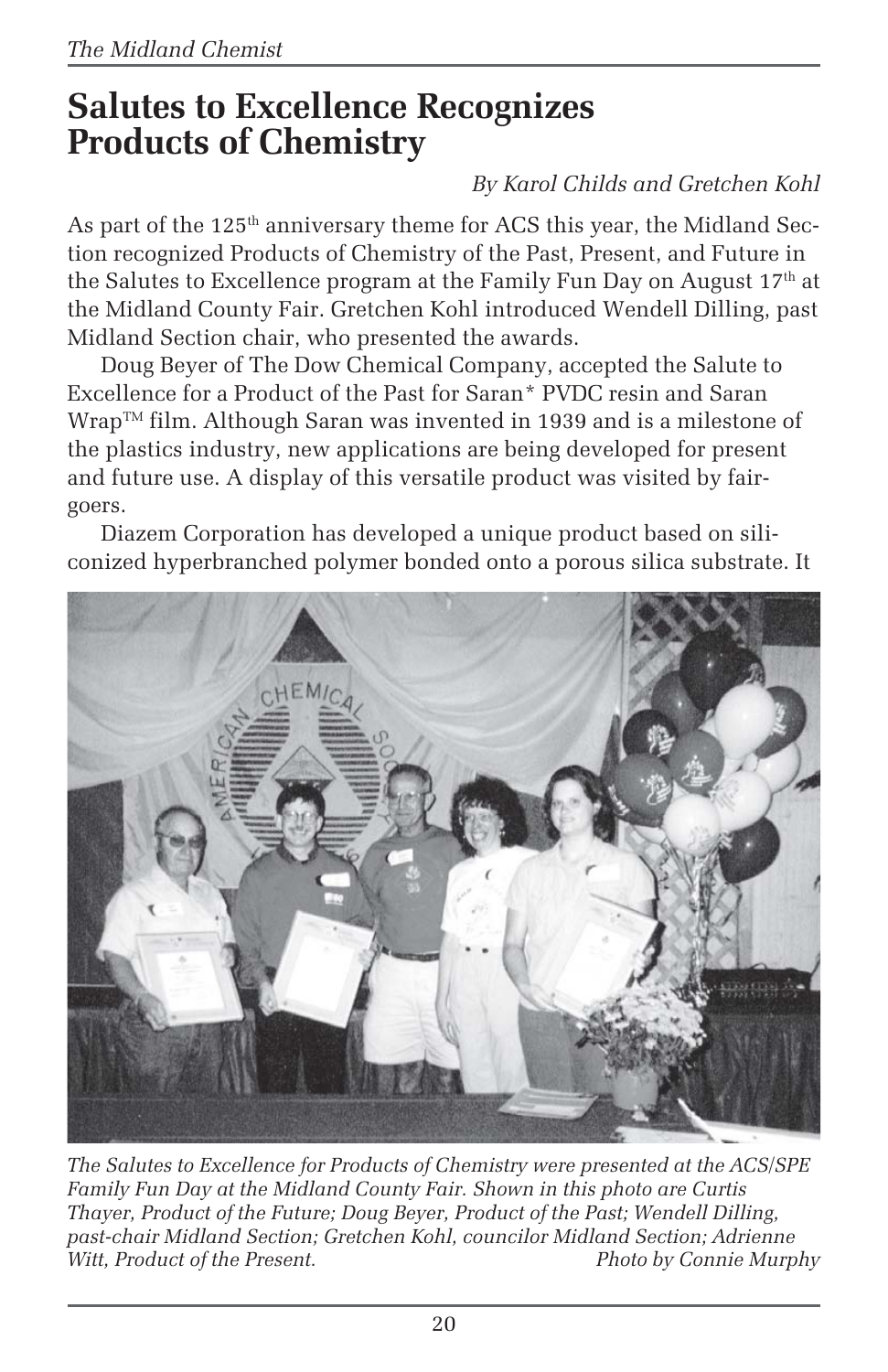is for this technology that Diazem Corporation was recognized for the Product of the Present. One of the commercial uses of this product is for process purification, where homogeneous metal can be cost effectively and efficiently removed from a process stream. Adrienne Witt accepted the recognition on behalf of Diazem Corporation.

The Salute to Excellence for a Product of Chemistry for the Future was given to the Michigan Soybean Promotion Committee for Soybean Products. As we consider the place of green chemistry in our future, industrial products such as cleaners, soy diesel, lubricants, and solvents from soybean ester are in a leadership role. Soybean products have a long history of use in the United States. The recognition plaque was received by Curtis Thayer, who provided a display for fair-goers.

A gentle reminder to all of you: The final Salutes to Excellence will be presented at the Fall Scientific Meeting on October 13. Please forward your nominations for People of Chemistry salutes to Karol Childs  $\left($ childs@mcfta.org, 989-531-5930 x1215 $\right)$  or Gretchen Kohl (gretchen.kohl@dowcorning.com, 989-496-8200) by September 10, 2001.

# **ACS Offers Green Chemistry Resource**

*Real-World Cases in Green Chemistry* by Michael C. Cann and Marc E. Connelly is an educational resource published by the American Chemical Society. The 72-page book, designed to be used in a variety of ways in undergraduate courses, contains descriptions of ten projects that have won or been nominated for the Presidential Green Chemistry Challenge awards. The book can also serve as a resource for anyone wishing to be better informed about specific ways in which the redesign of chemical products and processes is preventing pollution and solving environmental problems.



To order, telephone ACS Education Products customer service representatives at (800) 227-5558 from 8:30 a.m. to 5:00 p.m. Eastern Time, Monday-Friday. Prices:

- ACS members: \$12.00 per copy
- Non-members: \$16.00 per copy
- Multiple copies \$10.00 per copy (30 or more)